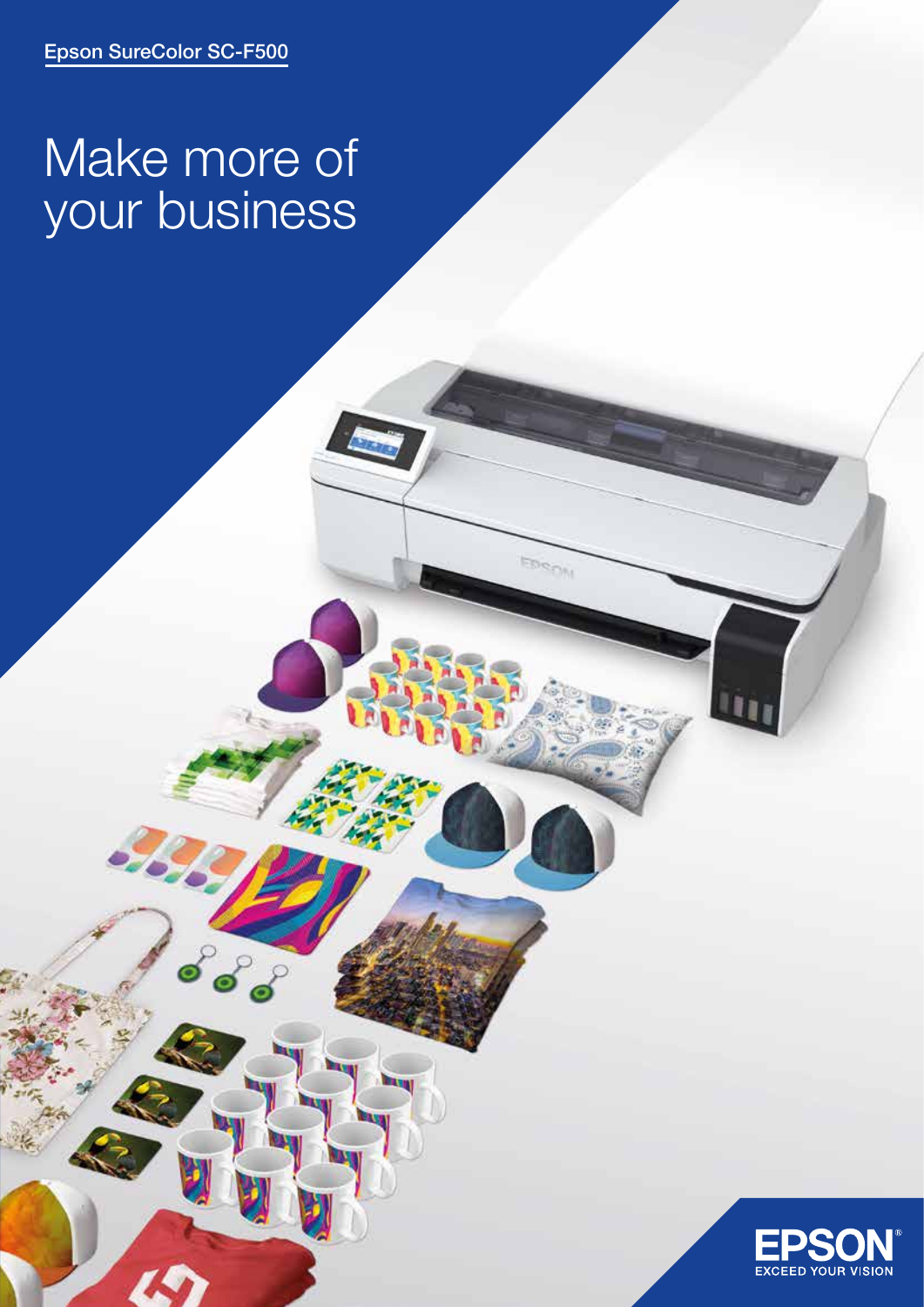# Expand your business offering

### The new SureColor SC-F500 delivers large format capabilities in a compact 24-inch design.

The latest in our dye-sublimation series, this printer uses 140ml bottles to give a lower total cost of ownership (TCO). Save time and boost productivity by refilling the ink tanks while continuing to print. And, by utilising high-performance dye sublimation inks, prints from the SureColor SC-F500 are not only more vivid, they're faster drying too.

The printer offers a complete business solution, developed entirely in-house by Epson to deliver innovation at every level – for promotional applications, superior textiles, soft signage, interior and promotional printing, for a wide range of industries.

### Key features

#### Ease of use

Wi-Fi, with 4.3" touchscreen and Epson Edge support

#### Practical

Compact size, with automatic media changeover, intelligent print delivery and optional stand

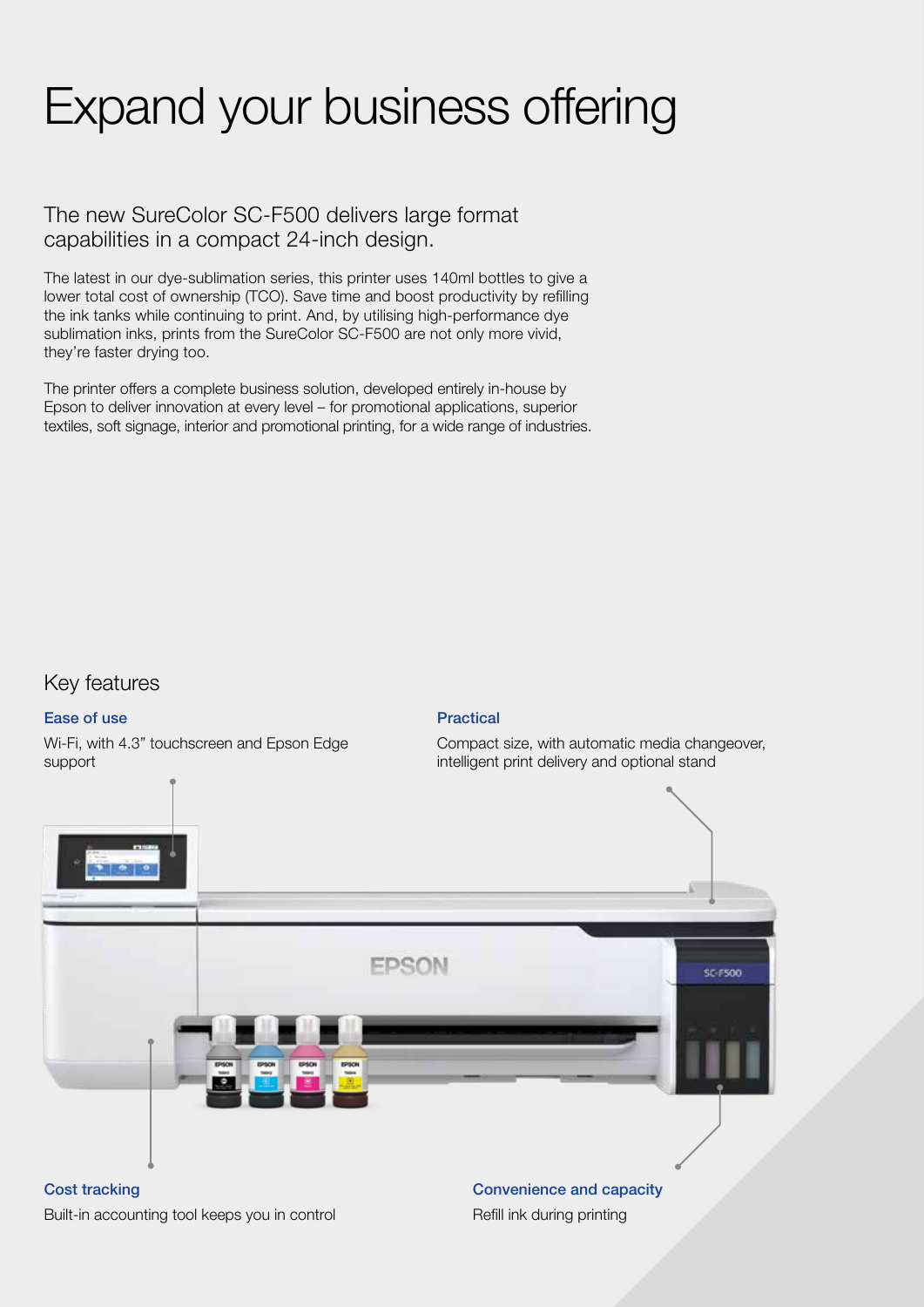## Epson quality, with you in mind

Ideal for producing small promotional goods and hard substrates, the SureColor SC-F500 is a new, compact dye sublimation printer that doesn't compromise on quality or performance.

It's the latest in our range of innovative Epson products, designed with you in mind. Through a continuous dialogue with our customers, we understand what's important to you and ensure that the development and manufacture of our products meets your needs.

Our core technologies are designed to work together seamlessly to deliver high quality, reliable results. Along with this quality, we provide a one year warranty for extra reassurance.

#### Keep compliant

For your peace of mind, the Epson package includes hardware, software, media and warranty – and inks that comply with safety and environmental legislation, including Oeko-tex certification and REACH.

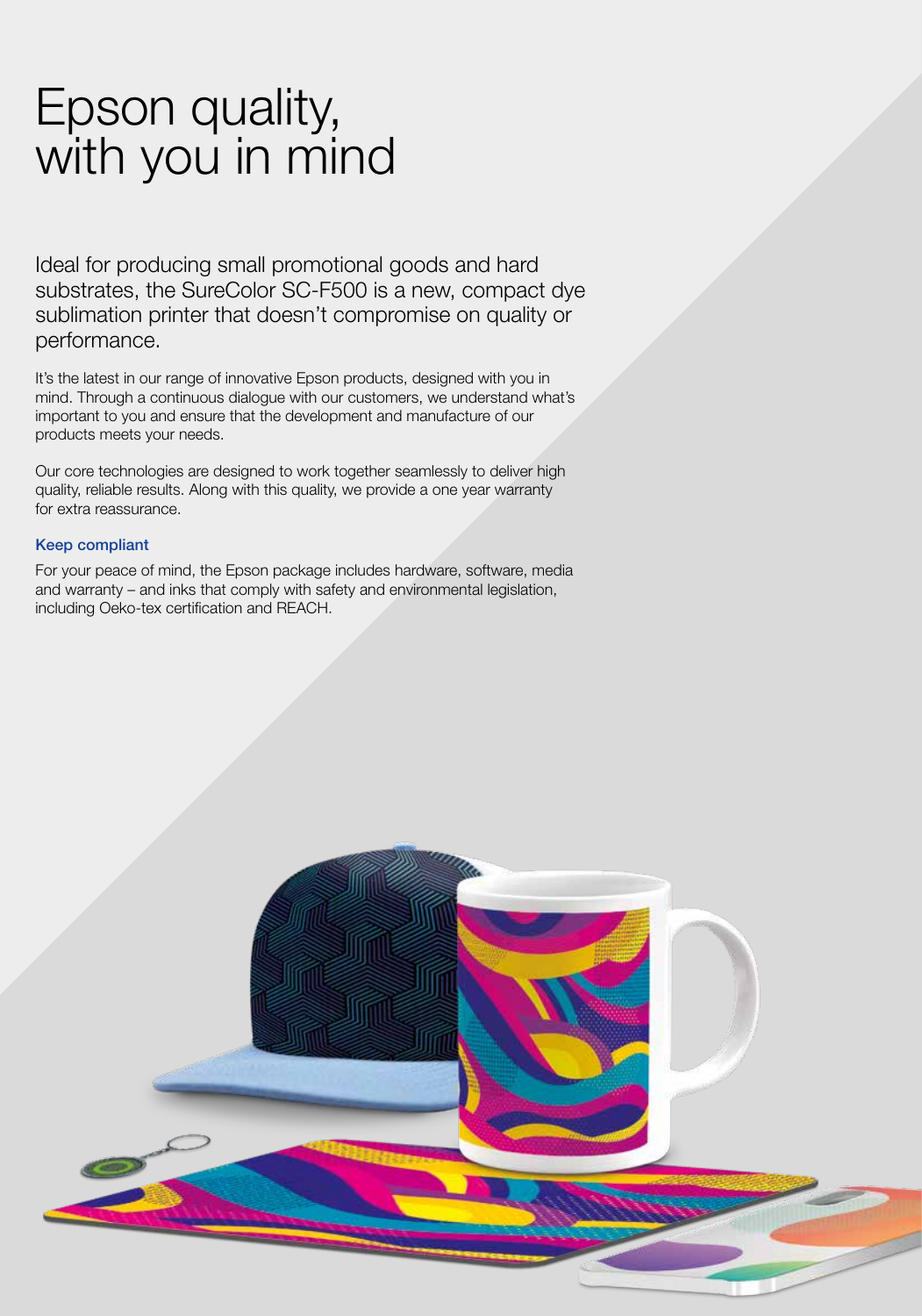## The efficiency you want, the simplicity you need

The compact SC-F500 blends in seamlessly to your workspace while also enhancing workflows. At just 24", this small, space-saving printer is packed with technology to save you time, increase productivity and make life easier.

#### Easy to use touch panel

The SC-F500's intuitive 4.3" touch screen provides easy access to necessary information and can even be operated while wearing gloves.

#### Ink supply solution

Our innovative ink bottles can be used to replenish the ink while printing, significantly reducing downtime.

#### Head guard

The head guard improves efficiency by preventing media crash with the printhead.

#### Anti-dust design

The innovative anti-dust design prevents dust getting into the printer, helping to avoid mis-prints from nozzle clogging, and time-consuming cleaning cycles, even in dusty environments.

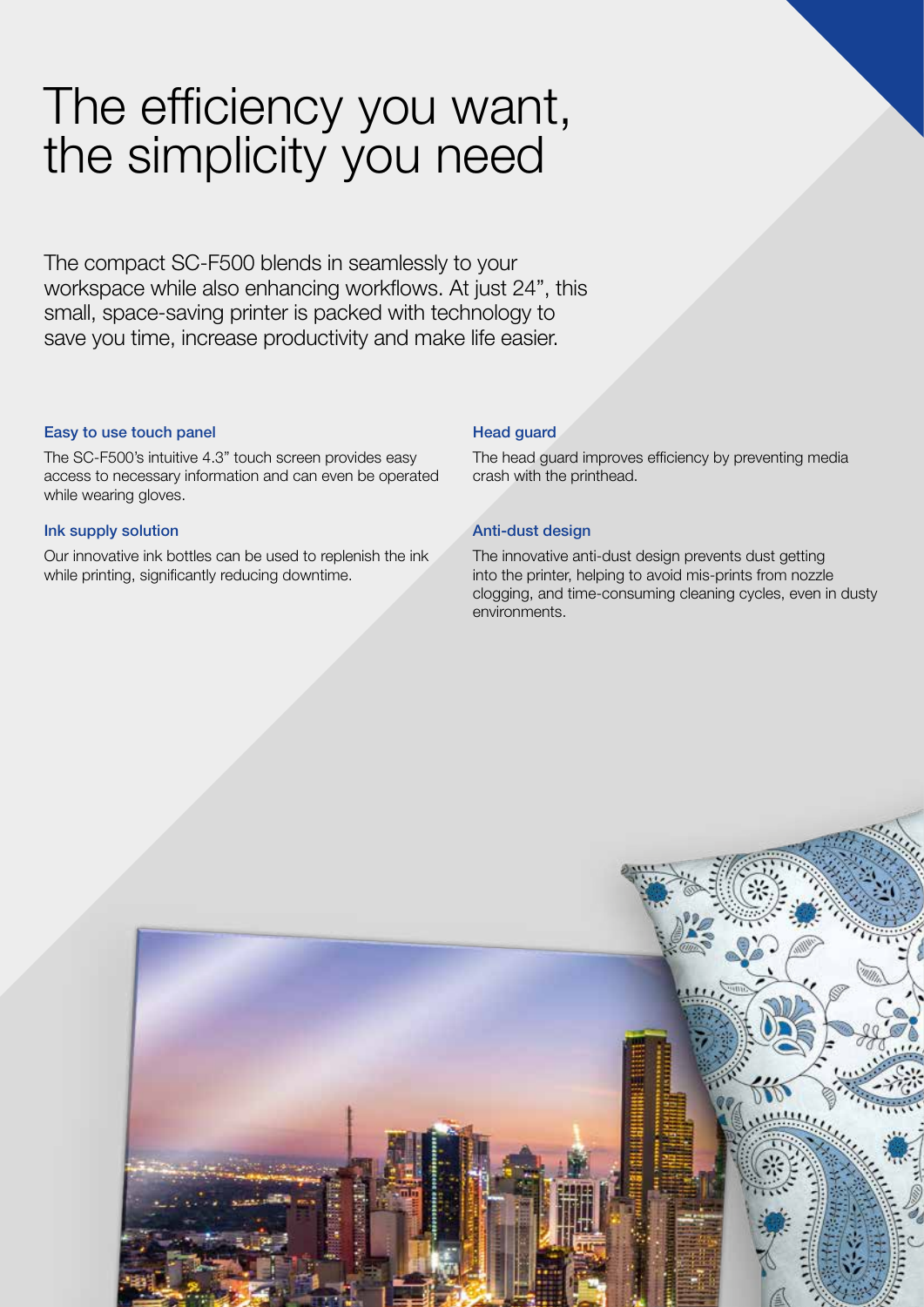## Applications

#### Promotional items and gifts

Whether you're printing mugs, mouse mats, key fobs, phone covers or other promotional gifts for schools or businesses, the SC-F500 helps you streamline production while minimising wastage.

#### Textiles and clothing

The SC-F500 is ideal for low-volume manufacture of products such as cushion covers, pillowcases and clothing.

#### Hard substrate

Create high quality photographic imagery on coated woods and plastics.